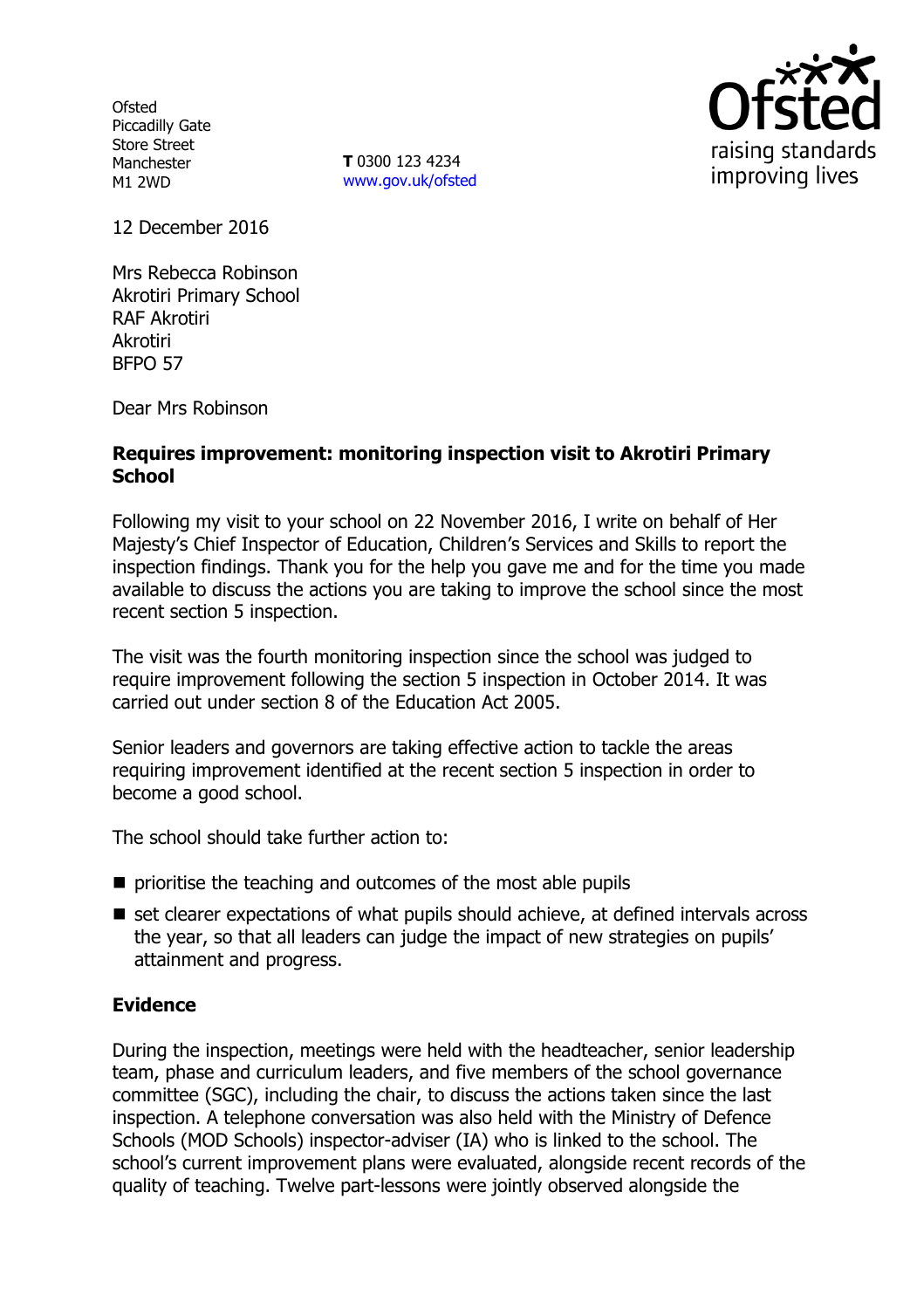

headteacher and members of the senior leadership team to evaluate the impact of teaching on pupils' learning, review the quality of pupils' work over time and talk to pupils informally about their experiences of school.

# **Context**

The acting headteacher was made substantive in March 2016. Nine new teachers joined the school, including two newly qualified teachers, at the start of the academic year. The leadership team has been restructured. It now includes four phase leaders and four curriculum leaders. At the time of the inspection, nine new members of the SGC were being inducted into their roles. This brings the SGC to full capacity. Nursery (FS1) and reception (FS2) classes continue to grow. These classes now represent approximately half of the school population.

### **Main findings**

Leadership is now stable at all levels. The tremendous amount of change over recent months, including a substantial turnaround in staffing, while difficult, has undoubtedly left the school in a much stronger position. The school now has the right people, in the right positions. You and your new team can move forward confidently in pursuit of even greater consistency in the quality of teaching and pupils' outcomes. You rightly understand that, above all else, you must now maintain the momentum shown in the first 10 weeks of the academic year, to ensure that new ways of working embed quickly and have maximum impact.

You have been quick to implement the fundamental systems and processes needed to raise the overall quality of education and drive improvement. Importantly, approaches to assessment and the curriculum have taken priority. While these core elements of the school's work remain in their infancy, there is now a clear framework of accountability to ensure that these structures embed quickly and exert maximum influence over the quality of teaching. Middle leaders have benefited from your weekly coaching and mentoring as a senior leadership team. This investment in a cadre of new leaders has ensured that there is an in-built mechanism, at every key stage and for every subject, for turning strategic decisions into reality and constantly checking how well they are working in practice.

Many new approaches to teaching have been implemented already. Your evaluation of these new strategies has been equally swift. As a leadership team, you have observed teaching, scrutinised pupils' work and discussed pupils' progress with each teacher. To date, these activities have focused on how well staff have taken on board recent training to improve the overall quality of teaching. They have focused less on the learning and progress made by different groups of pupils, especially the most able. Given the growing proportion of pupils who are reaching standards of work above what is expected for their age, a brighter spotlight needs to be shone on the teaching, curriculum and outcomes of this group if they are to reach their full potential.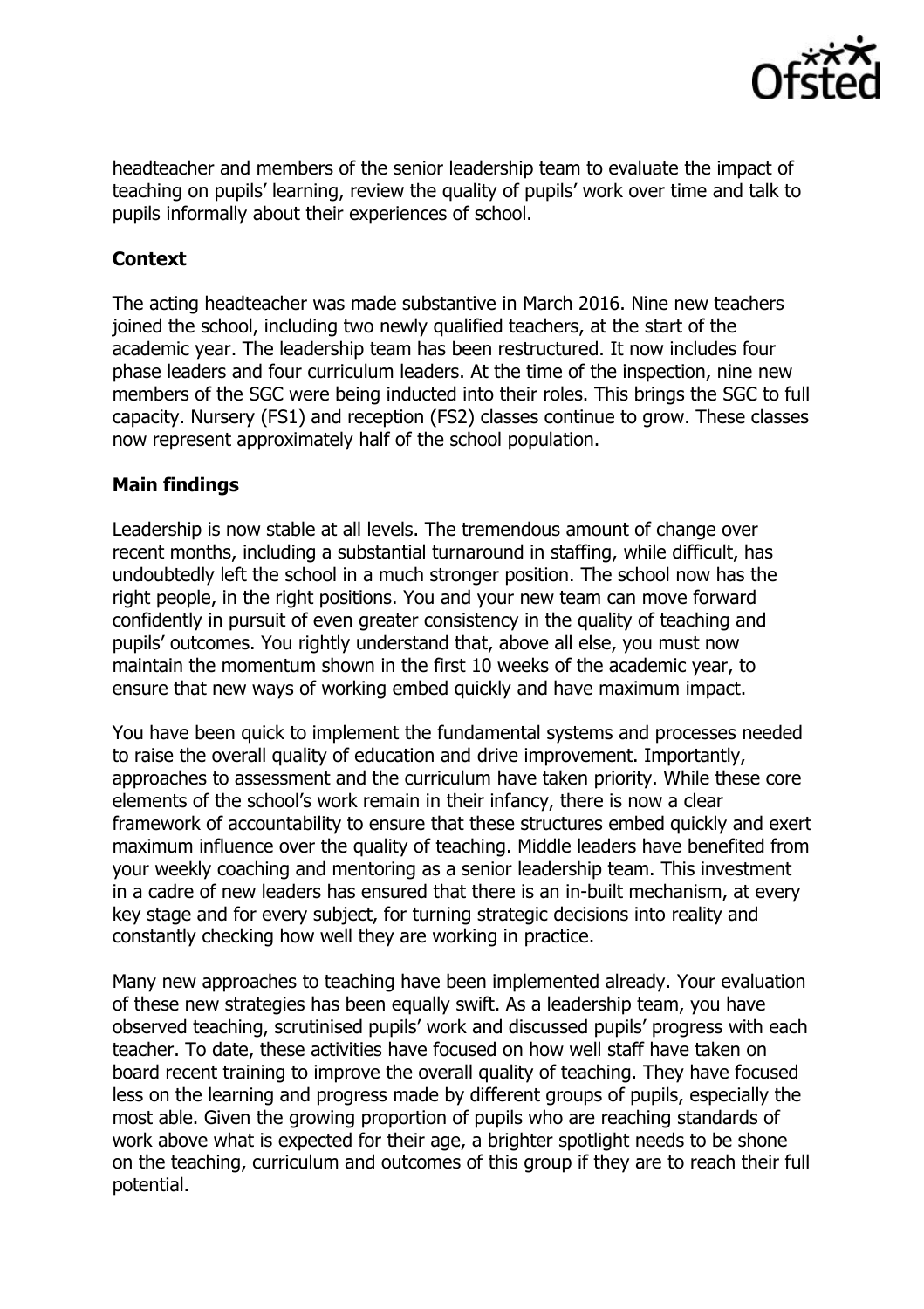

You acknowledge that a new approach to assessment has only been in operation for 10 weeks. At the time of the inspection, you had only just begun the process of gathering assessment information from each class. While the observations we entered into during my visit, and the pupils' books we reviewed, show that pupils are making strong gains in their knowledge, skills and understanding, you are yet to take stock formally by reviewing pupils' outcomes overall. This will be a crucial step in truly knowing, across the school, how far you have come and, more importantly, the distance still left to travel to secure the very best education for your pupils. You and the SGC agree that a sharper focus on how far you expect pupils, and different groups of pupils to have progressed at set milestones in the year would allow more forensic analyses of the school's strengths and weaknesses.

The quality of teaching is improving quickly. New staff has settled well. They have bought in to the renewed vision for what you all want to achieve as a school. Teaching is typically characterised by high expectations, strong relationships with pupils and happy, productive classroom environments. Your new approach to the curriculum has supported the development of these teaching qualities, for both staff and pupils. Exciting and creative topics are energising everyone to make pupils' learning experiences engaging and relevant. Pupils' attitudes to learning are changing. They are learning to be more resilient when faced with trickier tasks and to be more reflective about what they have learned: skills that will serve them well as life-long learners.

These teaching and learning behaviours are complemented by a set of frameworks in English and mathematics that make clear to staff how pupils' skills are to develop from year to year. For example, in English, teachers know how pupils' report writing should progress as they become more skilled at this genre. When this is coupled with more exciting opportunities to write, such as when describing a mythical beast sighted on the island, and a focus on getting the technical aspects of composition correct, pupils make swifter progress in their writing. Strategies to improve pupils' mathematics skills are also bearing fruit. On our learning walk, we particularly noted pupils' readiness to think more deeply and explain their reasoning. For example, Year 1 pupils were keen to explain why you would not land on 18 if you jumped in twos from 7. From looking at work in pupils' books, this type of questioning has become a more consistent feature of everyday mathematics work. It is ensuring that pupils have firm foundations on which to build more complex mathematical ideas. Phase leaders with responsibility for English and mathematics need to be commended for their work in getting these teaching frameworks off the ground so quickly. They are making an obvious difference to pupils' learning and attitudes.

Improvements to FS1 and FS2 classrooms have been equally positive. Staff have worked hard to ensure that teaching balances adult-led sessions with more childfocused, independent learning. This is based on a more robust system for capturing and recording the gains in children's learning and development. All staff have a clear sense of what children need to learn next and this includes a clear and effective focus on developing children's reading, writing and mathematics skills. We